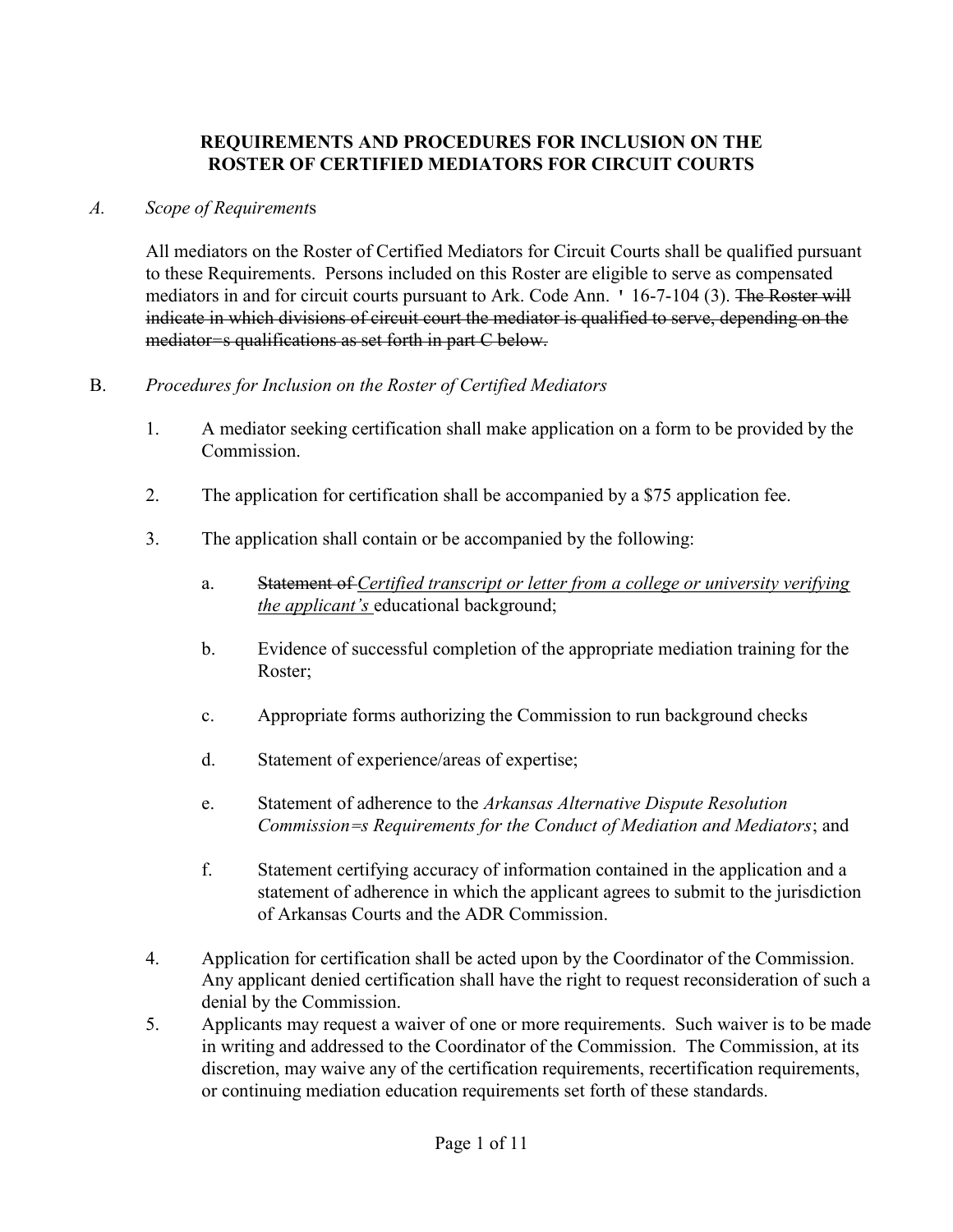- 6. Notification of certification shall be made by letter and shall indicate in which categories the person is certified: Civil, Probate, Domestic Relations, and/or Juvenile. Domestic Relations matters, Juvenile matters, and/or Civil and Probate matters. A letter denying certification, or certification as to one class of case, shall state the grounds for the denial and make reference to the right of the applicant to request reconsideration of the denial. Such request by the applicant must be in writing and addressed to the Coordinator of the Commission and must be made within 30 days of receipt of notification of denial. Within  $15 \frac{30}{9}$  days of the reconsideration, the Commission shall render a final decision.
- 7. An applicant denied certification may reapply six months after the date of denial.
- 8. In order to maintain certification, each mediator must renew annually on a form supplied by the Commission which must be accompanied by a \$75 renewal fee. The renewal fee is set by the Commission annually. Recertification applications must be received by the Commission office by August  $31<sup>st</sup>$  of each year. The date for renewal will be September  $1<sup>st</sup>$  of each year.
- 9. Applicants who reside outside the state of Arkansas must agree to submit to the jurisdiction of Arkansas courts and designate an agent of service in Arkansas.
- 10. "Bachelor's degree" and "master's degree" are only those degrees awarded by an institution of higher education accredited by an agency recognized by the Council for Higher Education (CHEA) and approved or listed by the United States Department of Education as a recognized accredited agency. "Juris Doctorate" degrees are only those degrees earned from a law school accredited by the American Bar Association. Degrees earned outside the United States shall be evaluated on a case by case basis by the Commission in order to determine whether the degree is substantially equal to a like and similar degree earned in this country and which degree if earned in this country would have been subject to the standards and academic quality which would be mandated by the foregoing accreditation process and procedure in this country.
- 11. Temporary Certification: The following applicants are eligible for temporary certification while completing the process for full certification, if the applicant is the holder in good standing of a substantially equivalent certificate issued by another state.
	- a. Active duty military service members stationed in the State of Arkansas,
	- b. Returning military veterans who were discharged under circumstances other than dishonorable and who are applying within one year of discharge from active duty, and;
	- c. Spouses of active duty military service members or spouses of returning military veterans applying within one year of discharge from active duty.

The applicant must notify the Commission on their application that they fall into one of the categories eligible for temporary certification and provide documentation verifying eligibility.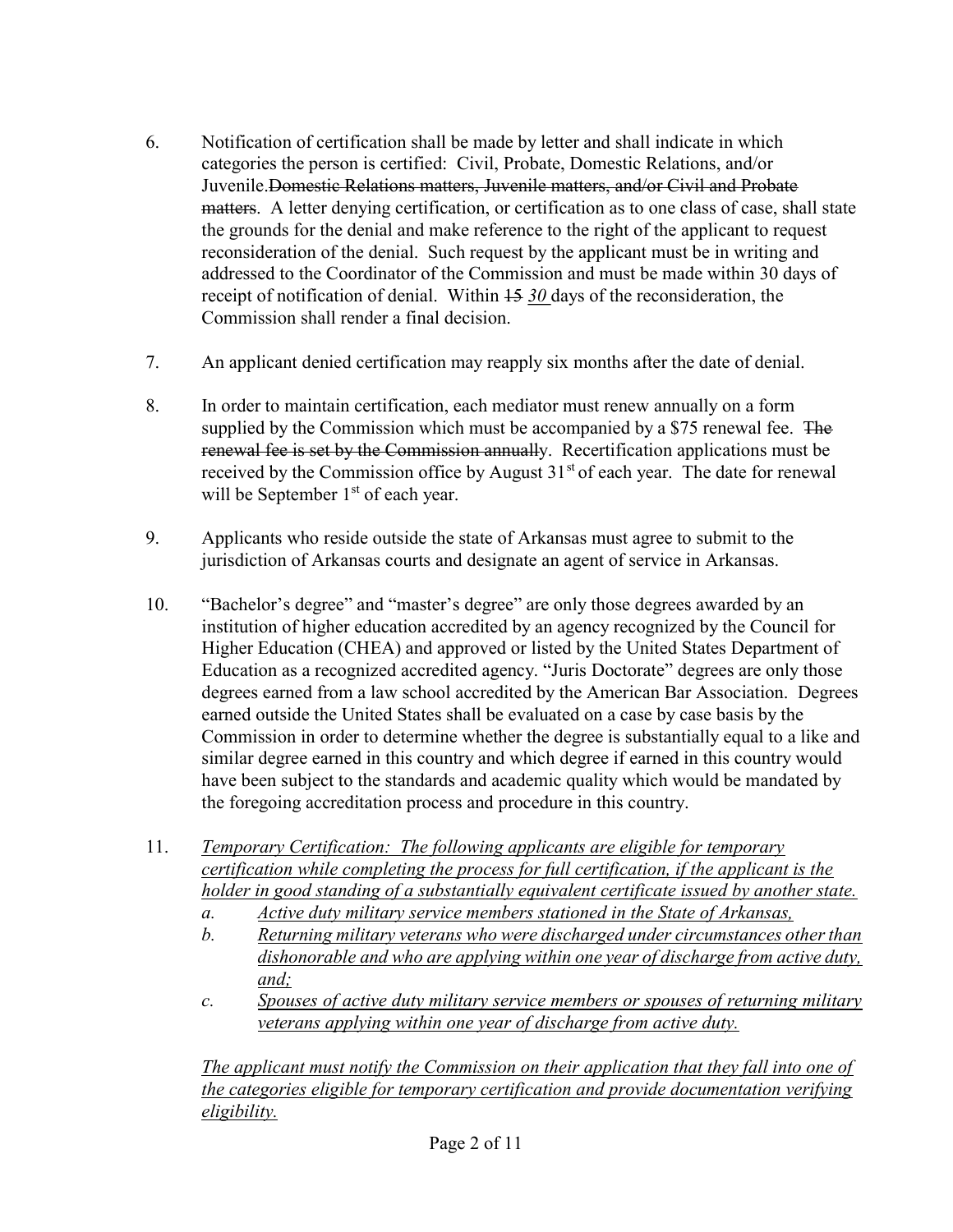- 12. Expedited Application Process: The Commission will expedite the process and procedures for full certification for the following applicants:
	- d. Active duty military service members stationed in the State of Arkansas,
	- e. Returning military veterans who were discharged under circumstances other than dishonorable and who are applying within one year of discharge from active duty, and;
	- f. Spouses of active duty military service members or spouses of returning military veterans applying within one year of discharge from active duty.

The applicant must notify the Commission on their application that they fall into one of the categories eligible for expedited application processing and provide documentation verifying eligibility.

13. Military Training and Experience: When considering an application for full certification for an active duty military service member stationed in the State of Arkansas or a returning military veteran applying with one year of his or her discharge from active duty, the Commission will consider the applicant's military training and experience and if it is determined to be substantially similar to experience or education required for certification, the training and experience will be accepted in lieu of experience or education required for certification.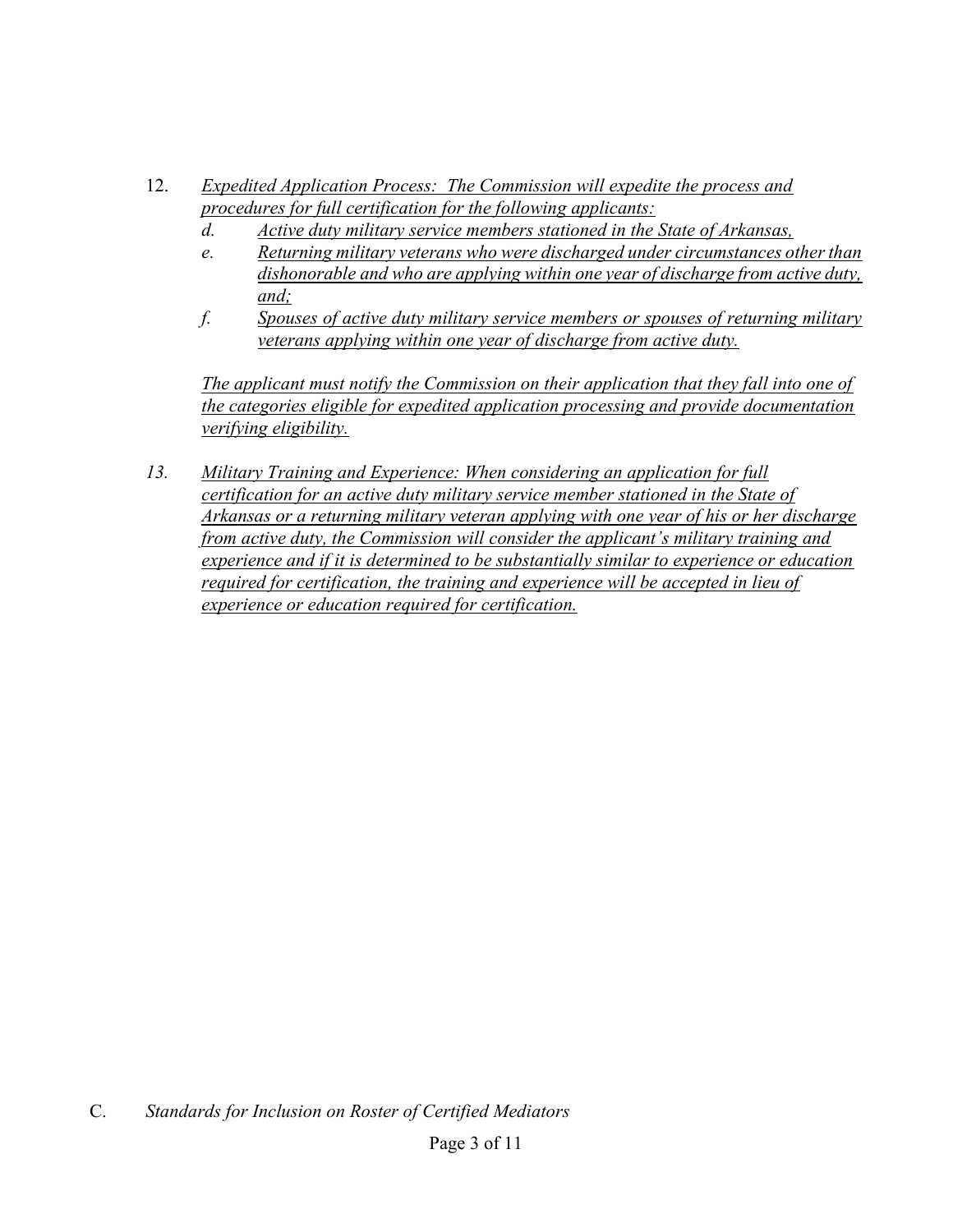- 1. Civil Division Mediators
	- a. Training
		- 1. Have completed a minimum of 40 hours in a basic or civil mediation training *course* approved by the Commission;
		- 2. Applicants who complete a mediation training course outside of Arkansas must also complete the Commission=s course Mediator Ethics, Law and General Practices in Arkansas.
		- 3. Applicants must complete the certification process within five three years of completing basie their initial mediation training. If a complete certification application has not been submitted to the Commission within the five three year period, the applicant must retake all training required for certification in the civil division. If the applicant can demonstrate that they have actively mediated since receiving the basie their initial mediation training, this requirement may be waived at the Commission's discretion. If the applicant is certified by the Commission in another division, the three year time limit is not applicable.
	- b. Education
		- 1. Have a master=s level degree or higher; or
		- 2. Have a bachelor=s degree plus a graduate level certificate in conflict resolution; or
		- 3. Have a juris doctorate or equivalent; or
		- 4. Have substantial, demonstrated, and satisfactory knowledge, skills, abilities, and experience as a mediator in the applicable field of mediation
	- c. Practical Experience
		- 1. Have observed, mediated, or co-mediated two mediations involving issues that would be heard in circuit court, other than domestic relations or juvenile matters;
		- 2. Observations and co-mediations must be of a case that is, or would be, filed in the civil division of the Arkansas Circuit Courts. Observations and co-mediations must be completed with a mediator who is certified by the Arkansas ADR Commission.
		- 3. Observations must be completed during, or after, completion of mediation training.
	- d. Ethics
		- 1. Be of good moral character; and
		- 2. Accept and follow the Arkansas Alternative Dispute Resolution Commission=s Requirements for the Conduct of Mediation and Mediators
		- 3. Submit to an Arkansas State Police Records check and an Arkansas Child Maltreatment Registry check. If the applicant has resided in any state other than Arkansas in the previous five years, they must submit to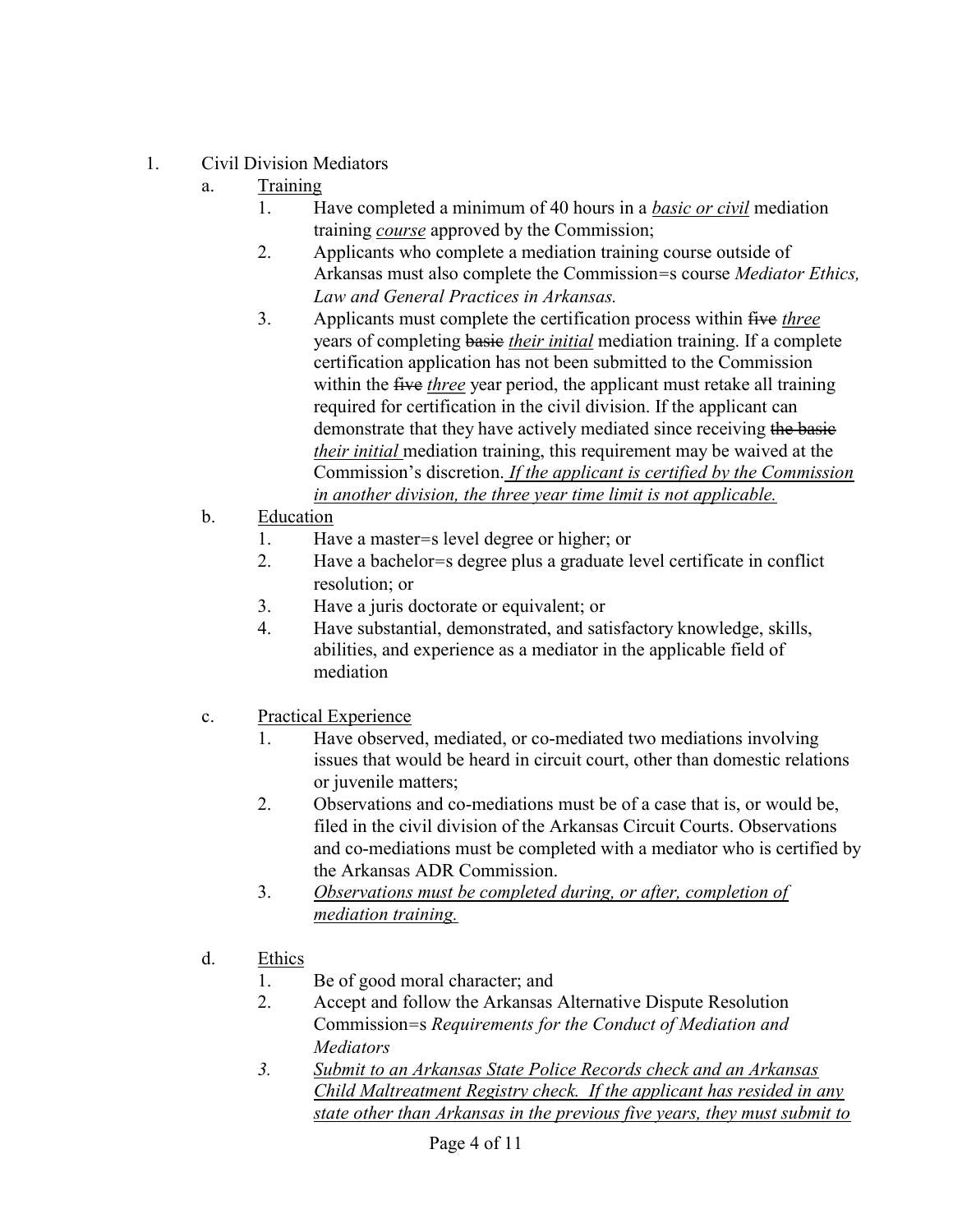a background check in the state or states of prior residence in that prior five years.

- e. Examination
	- 1. Prior to granting certification, the Commission may require applicants to successfully complete an examination on mediation concepts, ethics, and other topics relevant to mediation in the Arkansas Circuit Court system.
- 2. Domestic Relations
	- a. Training
		- 1. Have completed a minimum of 40 hours in a family mediation training program approved by the Commission; or
		- 2. Have completed 40 hours of basic *or civil* mediation training with an additional 20 hours of family mediation training in a program devoted entirely to family or parenting mediation which is approved by the Commission;
		- 3. Applicants who complete a basic, *civil* or family mediation training course outside of Arkansas must also complete the Commission=s course Mediator Ethics, Law and General Practices in Arkansas. If the applicant has completed an approved mediation training course in Arkansas, this requirement will be waived.
		- 4. Applicants must complete the certification process within five three years of completing basic their initial mediation training. If a complete certification application has not been submitted to the Commission within the five three year period, the applicant must retake all training required for certification in the domestic relations division. If the applicant can demonstrate that they have actively mediated since receiving the basic their initial mediation training, this requirement may be waived at the Commission's discretion. If the applicant is certified by the Commission in another division, the three year time limit is not applicable.
	- b. Education
		- 1. Have a bachelor=s level degree with at least two years work experience in family and marriage issues; or
		- 2. Have a master=s degree or higher; or
		- 3. Have a bachelor=s degree plus a graduate level certificate in conflict resolution; or
		- 4. Have a juris doctorate or equivalent; or
		- 5. Have substantial, demonstrated, and satisfactory knowledge, skills, abilities, and experience as a mediator in the applicable field of mediation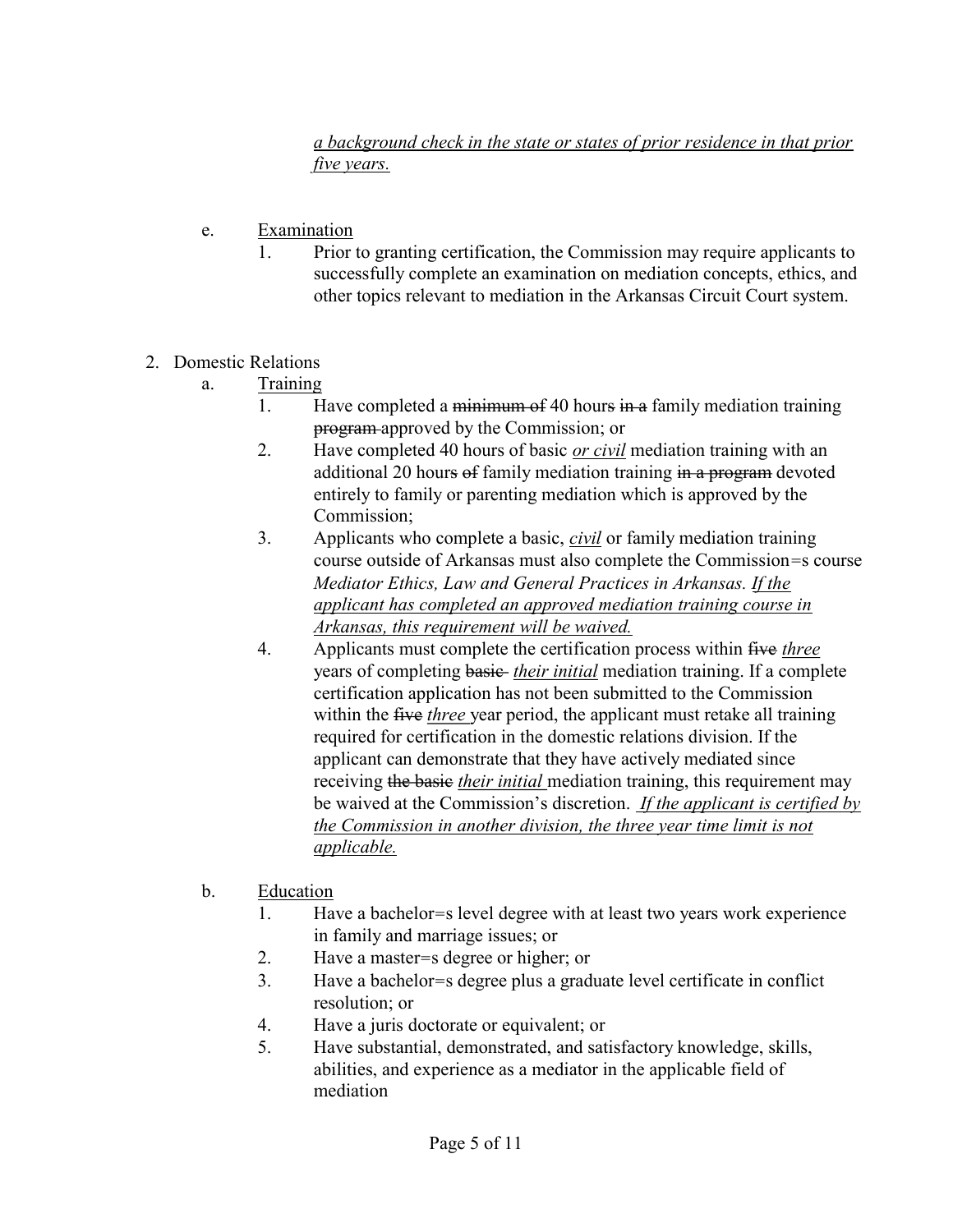- c. Practical Experience
	- 1. Have observed, mediated, or co-mediated two domestic relations mediations;
	- 2. Observations and co-mediations must be of a case that is, or would be, filed in the domestic relations division of the Arkansas Circuit Courts. Observations and co-mediations must be completed with a mediator who is certified by the Arkansas ADR Commission.
	- 3. Observations must be completed during, or after, completion of mediation training.
- d. Ethics
	- 1. Be of good moral character; and
	- 2. Accept and follow the Arkansas Alternative Dispute Resolution Commission=s Requirements for the Conduct of Mediation and Mediators.
	- 3. Submit to an Arkansas State Police Records check and an Arkansas Child Maltreatment Registry check. If the applicant has resided in any state other than Arkansas in the previous five years, they must submit to a background check in the state or states of prior residence in that prior five years.
- e. Examination
	- 1. Prior to granting certification, the Commission may require applicants to successfully complete an examination on mediation concepts, ethics, and other topics relevant to mediation in the Arkansas Circuit Court system.
- 3. Probate Division
	- a. Any mediator who is certified in, or meets the certification requirements of either the civil division or the domestic relations division is eligible for certification in the probate division.
- 4. Juvenile Division Mediators
	- a. Training
		- 1. Have completed a minimum of 40 hours in a family mediation training program approved by the Commission; or
		- 2. Have completed  $\underline{a}$  40 hours of basic <u>or civil</u> mediation training with an additional 20 hours of family mediation training in a program devoted entirely to family or parenting mediation and which is approved by the Commission; and
		- 3. Have completed a course on the Arkansas juvenile court system approved by the Commission.
		- 4. Applicants who complete a basic or family mediation training course outside of Arkansas must also complete the Commission=s course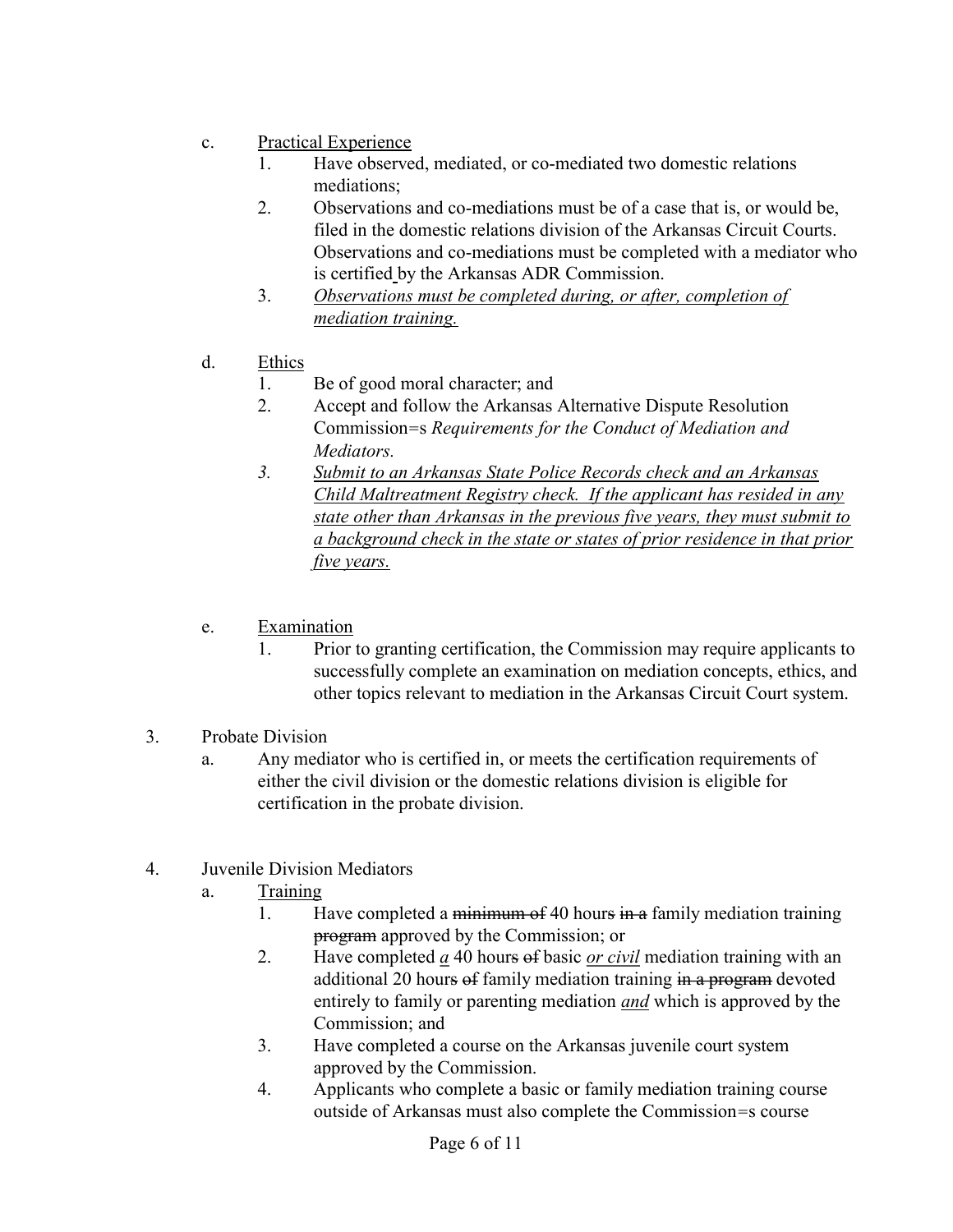## Mediator Ethics, Law and General Practices in Arkansas.

- 5. Applicants must complete the certification process within five *three* years of completing basic mediation training. If a complete certification application has not been submitted to the Commission within the five three year period, the applicant must retake all training required for certification in the juvenile division. If the applicant can demonstrate that they have actively mediated since receiving the basic their initial mediation training, this requirement may be waived at the Commission's discretion. If the applicant is certified by the Commission in another division, the three year time limit is not applicable.
- b. Education
	- 1. Have a bachelor=s level degree with at least two years work experience in family issues; or
	- 2. Have a master=s degree or higher; or
	- 3. Have a bachelor=s degree plus a graduate level certificate in conflict resolution; or
	- 4. Have a juris doctorate or equivalent; or
	- 5. Have substantial, demonstrated, and satisfactory knowledge, skills, abilities, and experience as a mediator in the applicable field of mediation
- c. Practical Experience
	- 1. Have co-mediated three cases from the juvenile division of the Arkansas Circuit courts, at least one of which must be a dependency-neglect case.
		- a. Co-mediations must be completed in Arkansas with a mediator who is certified by the Arkansas ADR Commission and designated as a juvenile mediation mentor. The Commission may consider evaluations made by the mentor mediator when determining whether the applicant is qualified for certification in the juvenile category.
	- 2. If there is a three month period in which there are no opportunities to work with a mentor and the applicant has mediated five domestic relations or probate cases, the applicant, with authorization from the Coordinator for the Commission, may:
		- a. observe or co-mediate three juvenile mediations, one of which must be a dependency neglect case; or
		- b. observe a facilitated dependency neglect staffing and observe or co-mediate two juvenile mediations; or
		- c. observe or co-mediate one juvenile mediation, one dependency neglect facilitated staffing, and co-facilitate one dependency neglect facilitated staffing.
			- i. Observations or co-mediations must be completed with a mediator who is certified by the Arkansas ADR Commission.

Page 7 of 11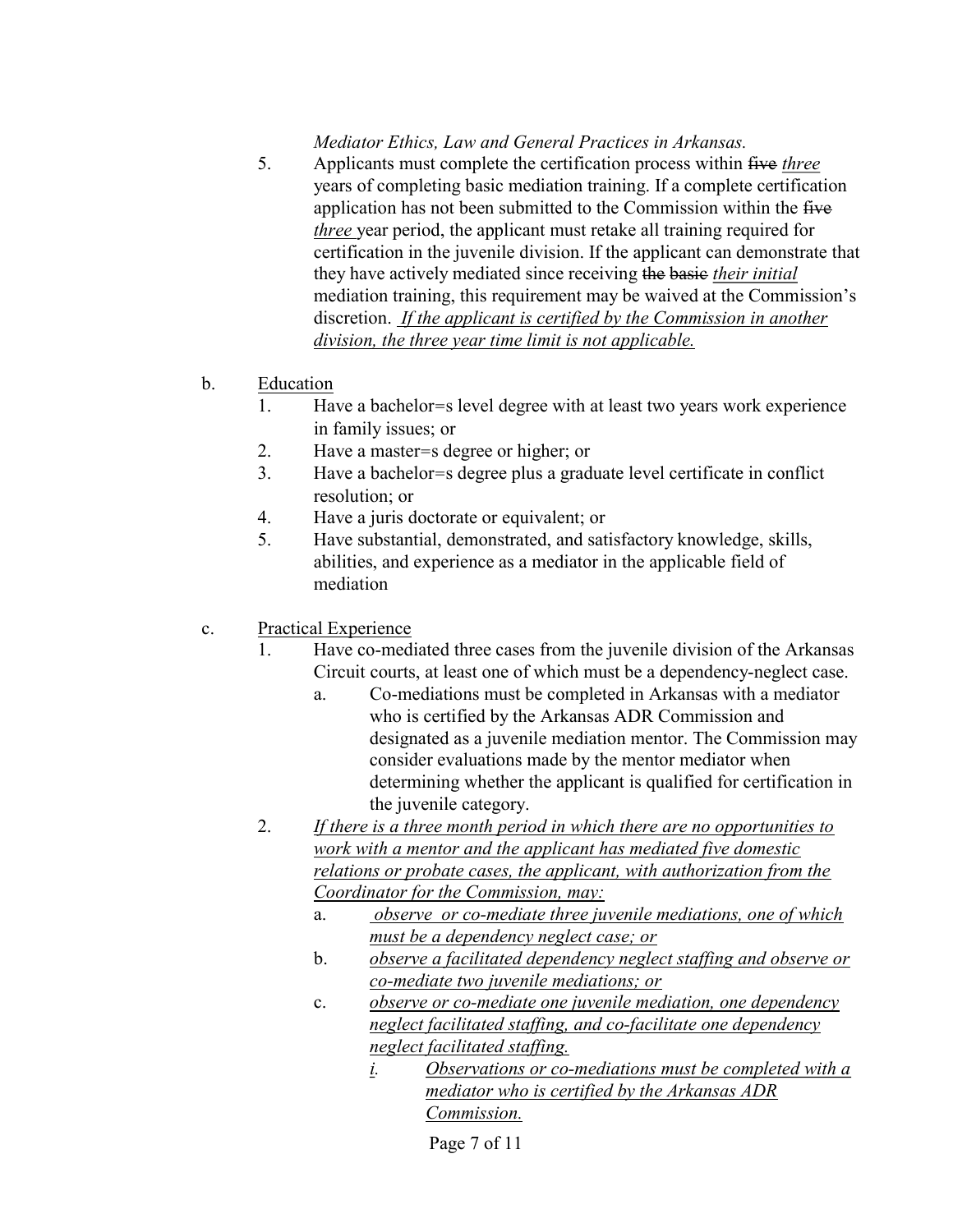- ii. Applicants for juvenile certification must receive authorization from the Coordinator for the Commission to complete the practical experience component using prior experience and observations or co-mediations.
- d. Ethics
	- 1. Be of good moral character; and
	- 2. Accept and follow the Arkansas Alternative Dispute Resolution Commission=s Requirements for the Conduct of Mediation and Mediators.
	- 3. Submit to an Arkansas State Police Records check and an Arkansas Child Maltreatment Registry check. If the applicant has resided in any state other than Arkansas in the previous five years, they must submit to a background check in the state or states of prior residence in that prior five years.
- e. Examination
	- 1. Prior to granting certification, the Commission may require applicants to successfully complete an examination on mediation concepts, ethics, and other topics relevant to mediation in the Arkansas Circuit Court system.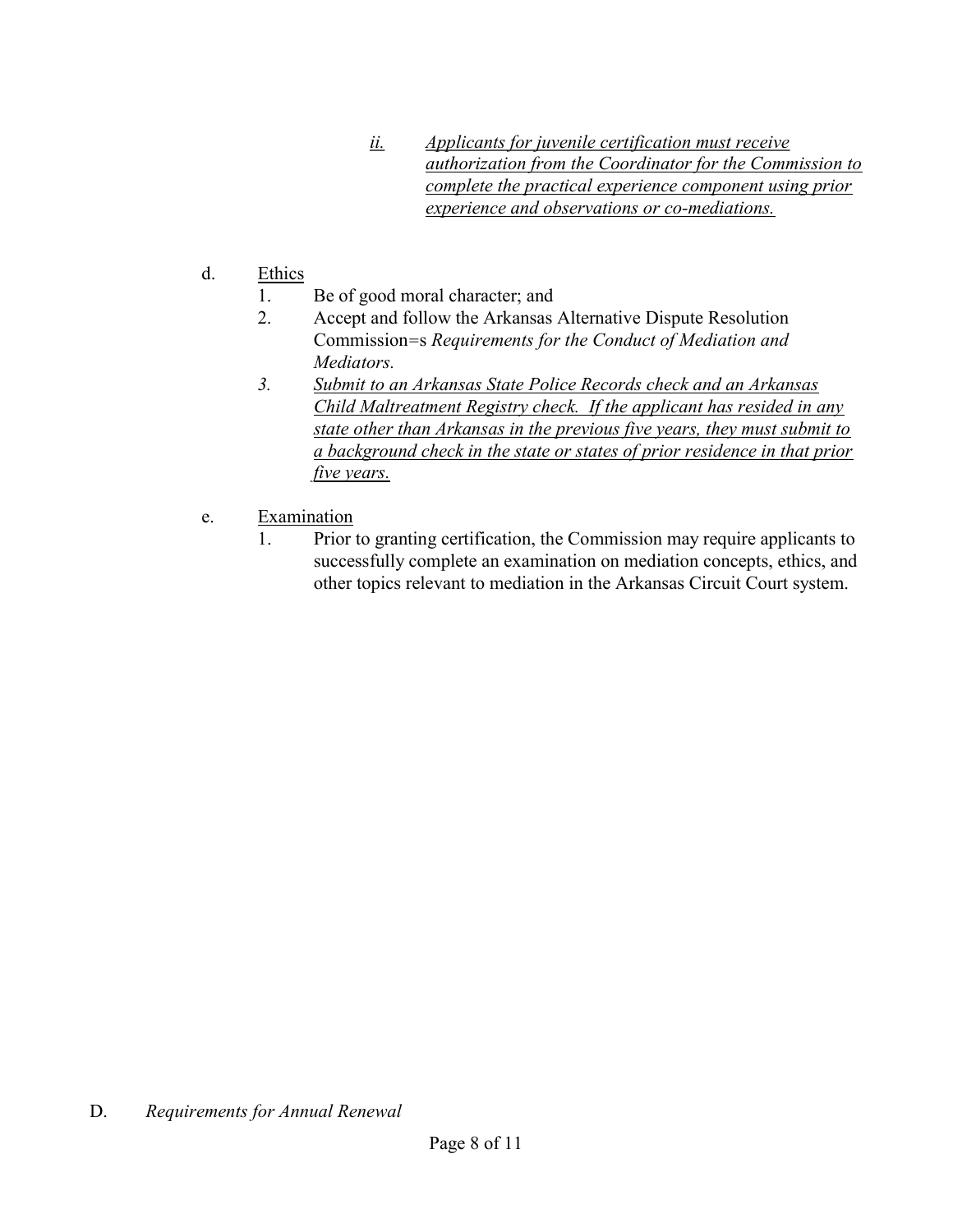- 1. In order to maintain certification, each mediator must renew annually. Certified mediators will receive a renewal packet each year from the Commission. The date for renewal is September 1 of each year. Applications for renewal must be received by the Commission by August 31.
- 2. In order to qualify for certification renewal, each mediator must provide the following to the Coordinator of the Commission:
	- a. Completed and signed renewal form
	- b. Evidence of completion of 6 hours of Commission approved continuing mediation education (CME)
	- c. Mediation statistical reports for all court ordered cases mediated by the mediator during the reporting period. The reports must be made on a form provided by the Commission.

### d. Updated profile form

- e. Renewal fee
- 3. Continuing Mediation Education: Certified Mediators must receive complete 6 hours each year of continuing mediation education. This CME requirement may be met by attending a CME program conducted by the Commission, or by attending some other mediation related program which is approved by the Commission to qualify for CME.

The Commission will allow a full or partial exemption from continuing mediation education requirements for the following individuals:

- a. An active duty military service member deployed outside the State of Arkansas.
- b. A returning military veteran with one year of his or her discharge from active duty; or
- c. The spouse of a person who is an active duty military service member deployed outside the State of Arkansas or a returning military veteran with one year of his or her discharge from active duty.

The mediator must notify the Commission that they fall into one of the categories eligible for an exemption from continuing mediation education requirements and provide documentation verifying eligibility.

Page 9 of 11 4. Mediation Statistical Reports: All certified mediators are required to maintain certain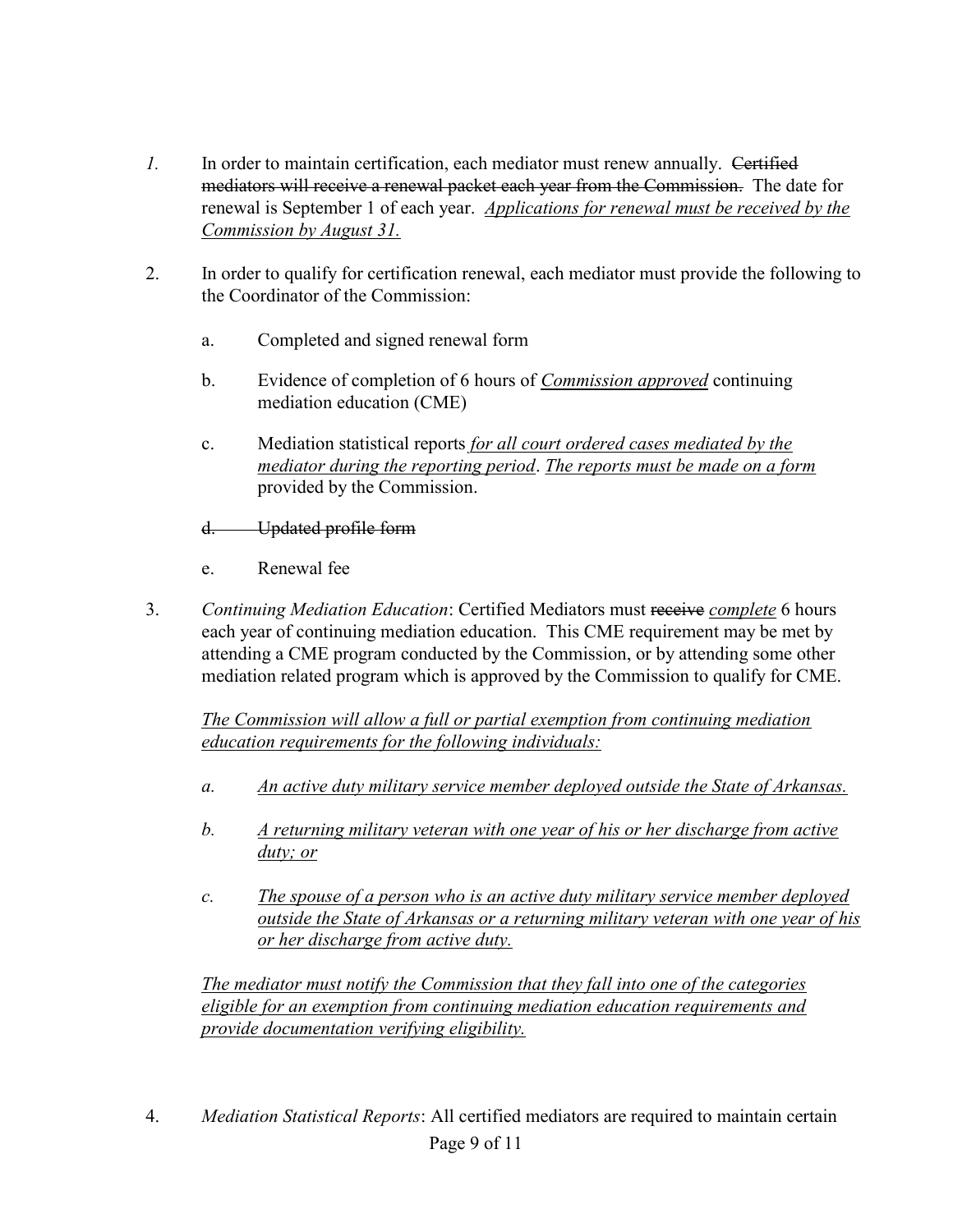information on each court ordered case they mediate. The information is to be recorded on a form provided by the Commission. All such forms must be submitted to the Commission when the mediator applies for renewal of certification. None of the information required will violate the terms of confidentiality. The information will be used to generate a statistical report that will be distributed to the circuit courts, and available to anyone who requests it. Statistical reports should be submitted to the Commission at the conclusion of each court ordered mediation. Any reports not submitted by the time of renewal must be included with the renewal application.

- 5. Mediator Profiles: The Commission maintains a profile of each certified mediator. The profiles are provided to circuit court judges, attorneys, and parties *available to assist* anyone for who would like additional information when selecting a mediator. At renewal each year, mediators are given an opportunity to update information on their profiles.
- 6. Active Status: Completion of all renewal requirements and submission of the recertification application in a timely manner maintains active certification status.
- 7. Suspended Status: Failure to provide proof of continuing mediation education hours or submit recertification fees with the renewal application, or for other good cause shown, may result in suspended certification status. If suspended for failure to submit CME or fees, the mediator is not eligible for active status until the following September 1<sup>st</sup>. If suspended for good cause shown, the suspension remains in effect until the date specified by the Commission.
- 8. Lapsed Certification: Failure to renew certification will result in a mediator being placed in lapsed certification status.

Certification held by an active duty military service member deployed outside the State of Arkansas, or his or her spouse, will not expire or lapse until 180 days following the active duty military service member's return from active deployment. Service members should notify the Commission at the time they are deployed outside the State of Arkansas, and when they return from active deployment.

To renew certification *return to active status*, the mediator must: 1) submit a renewal application, 2) submit proof of *completion of* continuing mediation education hours  $due$ for all reporting periods that occurred during the lapsed period, 3) and certification fees and late fees due for all reporting periods that occurred during for the lapsed period, up to \$225, 4) submit to background checks. The reporting period for mediators is September  $1<sup>st</sup>$  through August  $31<sup>st</sup>$  of each year. Lapsed status may last for no more than three years. After three years, the Commission will review the recertification application to determine if the mediator will be required to complete the application process as a new applicant. Completing the application process includes retaking the required mediation training and completing new mediation observations, as well as all other certification requirements.